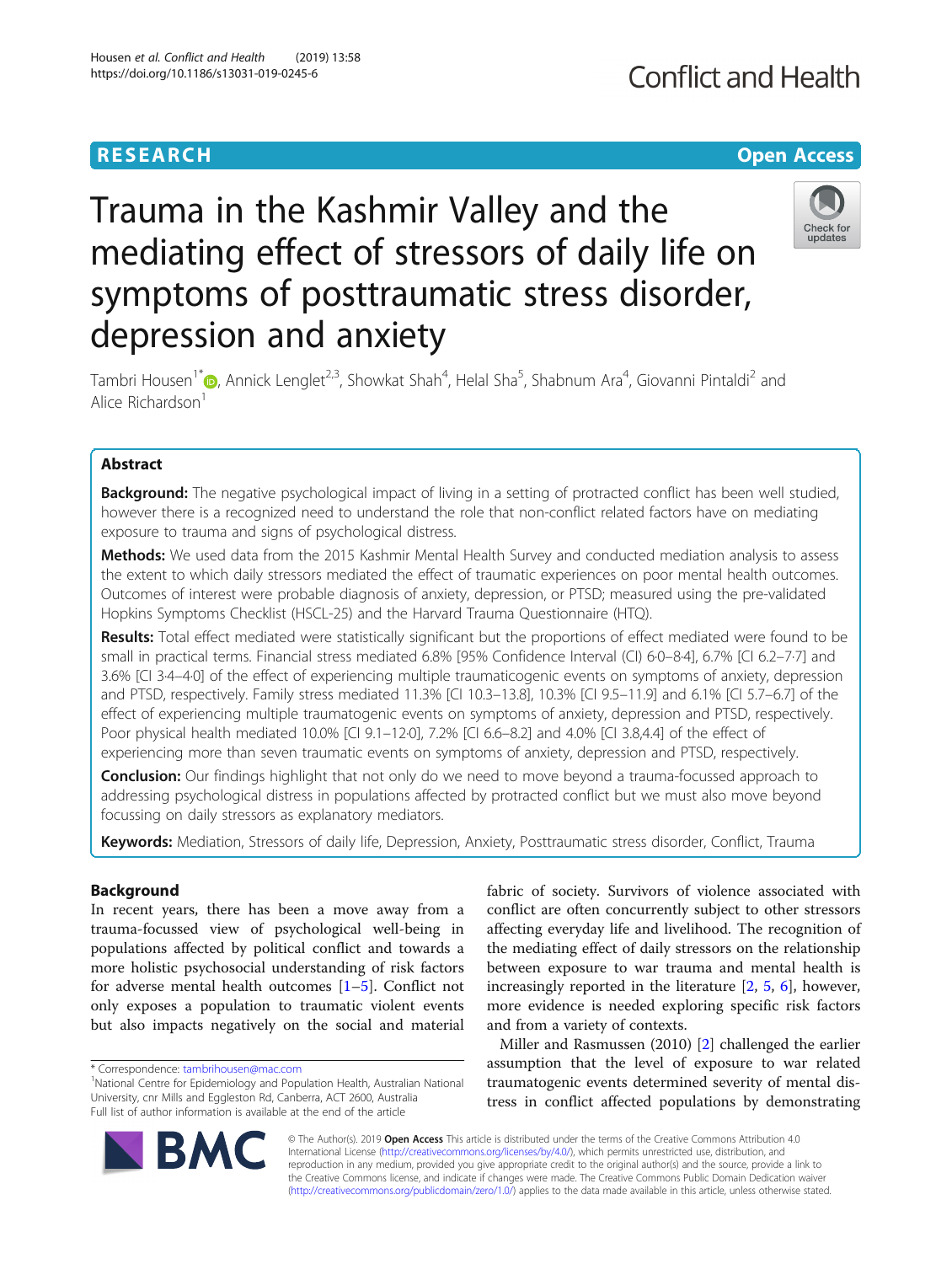that daily stressors act as a partial mediator. Drawing on Kubiak (2005) [\[7](#page-7-0)] they argued that the chronicity of daily stressors has the potential to deplete coping mechanisms, therefore directly affecting the capacity to cope with traumatogenic events, and increasing the likelihood of these events leading to symptoms of mental distress.

Following the partition of India in 1947, the Kashmir Valley has been subject to continual political insecurity and ongoing conflict [[8\]](#page-7-0). In 1989, an insurgency began leading to the displacement of over 100, 000 Kashmiri Pandits and 27 years of militant and military activity [\[9](#page-7-0)]. By 2015, approximately 70,000 Kashmiris had lost their lives in the conflict and 8000 people had been reported missing [[10\]](#page-7-0). Frequent confrontations with violence have been reported including displacement, exposure to crossfire, ballistic trauma, round-up raids, torture, rape, forced labour, arrests/kidnappings and disappearances [[11,](#page-7-0) [12\]](#page-7-0). The United Nations High Commission for Human Rights (UNCHR) 2018 report states that an estimated 130–145 civilians were killed by security forces between July 2016 and March 2018 and a further 16–20 killed by armed groups during the same period  $[13]$  $[13]$ . UNCHR estimate 1000 people were detained under the Armed Forces Special Powers Act (AFSPA, 1990) and the Jammu and Kashmir Public Safety Act (PSA, 1978) between March 2016 and August 2017, including minors [[13\]](#page-7-0). These Acts, unique to the state of Jammu and Kashmir, create structures that promote impunity and injustice. The loss of human life, human rights abuses and a resulting context of ongoing low-grade conflict has had its impact on Kashmir's population. In addition, the effect of prolonged exposure to violence on the psychological well-being of the population has been confounded by natural disasters such as a 7.6 Mw magnitude earthquake in 2005 and floods in 2014 [\[14](#page-7-0)–[17\]](#page-7-0). In Kashmir other confounders include widespread poverty, uncertainty, grief, oppression and fear in addition to high unemployment with limited development of employment generating sectors [\[18](#page-7-0)].

The annual economic survey conducted by the Government of Jammu & Kashmir consistently report high rates of unemployment, 24.6% with a youth unemployment rate of 13.2% [[19\]](#page-7-0). Employment-generating sectors such as commercial agriculture, forestry, fisheries and floriculture have been curtailed due to the prevailing political circumstances in the region. Where tourism was once the source of employment and economic growth, in the past 27 years it has become fractured and unreliable. In 2011, a Kashmir-based report by Mercy Corps [\[18](#page-7-0)] reported risks associated with high youth unemployment, which included feelings of failure, isolation, lack of social status, delayed marriages and an increase in tensions among disenfranchised young people, all of which have been compounded by the impact of future

uncertainty related to ongoing political conflict. Expressions of disappointment, anger and hopelessness in addition to conflict-related stress, mental illness, suicide and drug addiction have been reported as prevalent in Kashmir's youth [\[18](#page-7-0)].

Available mental health services in the Kashmir Valley follow a western biomedical model of care and treatment. Services are largely centralised in the main city of Srinagar. There is one dedicated psychiatric hospital, the Institute of Mental Health and Neurosciences (IMHANS), which provides inpatient and outpatient care. Other major hospitals in Srinagar also offer psychiatric services, with a few psychiatrists operating private clinics. Decentralised services are limited to a pool of Kashmiri psychiatrist and psychologists rostered to hold outpatient clinics at some of the district hospitals at set days of the week. The World Health Organization (WHO) has strongly advocated for the introduction of mental health in primary healthcare [[20,](#page-7-0) [21\]](#page-7-0) with research reporting successful implementation of primary care mental health programmes [\[22](#page-7-0), [23\]](#page-7-0); however, few primary care workers know how to recognise an individual with mental health issues. In 1999, the government of India initiated the District Mental Health Plan (DMHP) with the intention of staggering a rolling out of community-based mental health services in all states of India [[24](#page-7-0)]. The programme commenced in Jammu/ Kashmir in 2004–2005, however, the 2012 National Mental Health Plan (NMHP), report results from a review of the DMHP stating it was barely functional in most districts [[25\]](#page-7-0). The 2012 NMHP suggested a renewed commitment by the government of India to address the mental health needs of its population and calls for research which can 'offer insights as well as pathways for change'. [\[26\]](#page-7-0)

The majority of mental health studies conducted in the Kashmir Valley were conducted over ten years ago, however they consistently report a high prevalence of traumatogenic experiences and associated symptoms of mental distress. Khan (2013) measured mental health outcomes in 390 probability sampled urban households in four administrative regions of Srinagar, reporting that 46% of the sample suffered from anxiety and 32%, depression [\[27](#page-7-0)]. Between 2003 and 2005, Margoob et al. [[28\]](#page-7-0) used clinical interviews conducted by psychiatrists to assess the prevalence of PTSD in 2391 probability sampled individuals from six districts of the Kashmir Valley. Prevalence of PTSD was found to be 7% with a life-time prevalence rate of PTSD reported at 15% [\[28](#page-7-0)]. Using the Self Reporting Questionnaire (SRQ) and probability sample of 510 households in two districts in the Kashmir Valley in 2005, De Jong et al [\[11](#page-7-0), [12\]](#page-7-0) reported that psychological distress was experienced by 33% of their sample, with one-third reporting suicidal ideation.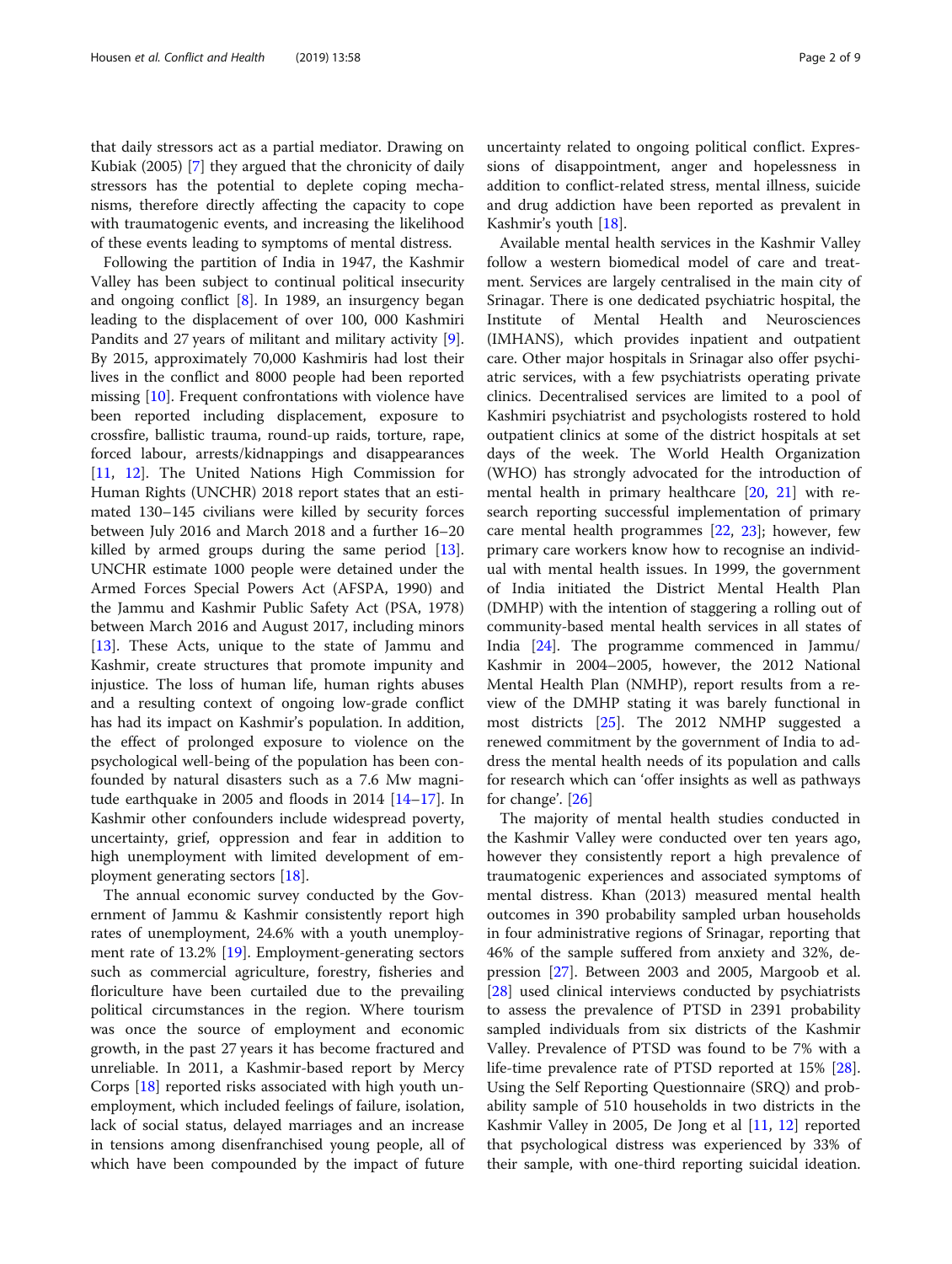Research has also been conducted on the negative impact of natural disasters on mental health in the Kashmir Valley [\[14](#page-7-0), [17,](#page-7-0) [29\]](#page-7-0). In 2015 MSF partnered with the Department of Psychology at Kashmir University and IMHANS to conduct a population based survey on mental distress in all ten districts of the Kashmir Valley [[30,](#page-7-0) [31](#page-7-0)]. The survey found a strong correlation between exposure to multiple traumatogenic events and symptoms of Major Depressive Disorder (MDD), Generalized Anxiety Disorder (GAD) and Posttraumatic Stress Disorder (PTSD) [[31](#page-7-0)] Among the traumatogenic events witnessed or experienced, 47% had witnessed the violent death of someone they knew. Alarmingly, 12% of survey respondents reported having had thoughts of ending their life in the four weeks prior to the survey, indicative of high levels of mental distress in the population [[32\]](#page-7-0).

These findings only partially explain the parameters affecting psychological health in the Kashmir Valley. What is less clear is how daily stressors mediate trauma history to predict mental health outcomes. This study aimed to quantify the mediating effect of daily stressors on the observed relationship between exposure to traumatogenic events and symptoms of mental distress in the Kashmir Valley, India. We used the information collected during the above mentioned survey to quantify the mediating effect of problems of daily life on the relationship between trauma exposure and mental health outcomes (MDD, GAD and PTSD symptoms).

#### Methods

#### Study design and participants

This study is a retrospective analysis of data from the 2015 Kashmir Mental Health Survey. The 2015 Kashmir Mental Health Survey was a cross-sectional population based study of 5428 randomly selected individual's  $\geq$  18 years of age to estimate the prevalence and predictors of anxiety, depression and PTSD in the Kashmir Valley. The survey sample was drawn from a representative selection of 399 villages across all ten districts in the Kashmir Valley. A description of methodological procedures related to sampling and data collection for the survey is presented elsewhere [\[31\]](#page-7-0).

Ethics Approval was obtained from Médecins Sans Frontières Ethics Review Board (ERB) (ID 1516), the Government Medical College Srinagar ERB (ID 19/ETH/ GMC/ICMR), and the Australian National University Human Research Ethics Committee (ID 2015/516).

#### Procedures

The survey questionnaire was developed using an iterative process involving multiple methods of free-listing [[33\]](#page-7-0), focus group discussions [\[34](#page-7-0)] and input from an expert panel. This has been described in detail elsewhere (Housen, et al. 2018 [\[30](#page-7-0)]). The final questionnaire

comprised of multiple modules, these included: the Household Demographics Questionnaire (HDQ) and a Personal Interview Questionnaire (PIQ). The HDQ, administered to the self-identified head of the household, included information on demographic characteristics, family history of psychological illness and the household's dependence on other persons for living. The PIQ was administered to a single, randomly selected individual within the household ≥18 years of age. Individuals were asked questions on the following topics: additional demographic information, ability to function in daily life, self-reported physical health, problems of daily life, substance use, coping strategies and exposure to traumatic events. In addition, the Hopkins Symptom Checklist (HSCL-25) for anxiety and depression, and the Harvard Trauma Questionnaire-16 (HTQ-16) for posttraumatic stress disorder (PTSD) were administered. Prior to the survey a separate study was conducted by the research team to culturally adapt, translate and validate the HSCL-25 and HTQ-16 following a rigorous process based on the sequences recommended by Brislin [\[35](#page-7-0)], Van Ommeren [\[36](#page-7-0)] and Flaherty, et al. [\[37](#page-7-0)] See Housen et al. 2017 [\[31](#page-7-0)] for a description of the methodology and results of the instrument validation process. The HSCL-25 and the HTQ-16 are not diagnostic tools; diagnosis can only be confirmed via clinical interview with a psychologist or psychiatrist. Therefore, the term 'probable case' is used throughout for persons scoring above the screening instrument cut-off point, with the recognition that use of screening tools also captures individuals with sub-syndromal illness [\[38](#page-7-0)].

Daily stressors commonly endorsed in free-listing interviews [\[33\]](#page-7-0) and focus group discussions [[34](#page-7-0)] included not enough money/financial problems, life is too expensive, poor physical health of self, unemployment, family problems, poor health of others, family pressure, job security, workload/overloading, anger/aggression, domestic violence, social isolation, nothing to do – sitting at home, quarrelling with others, and substance abuse. For the purpose of this analysis we combined 'not enough money' and 'financial problems' into one variable 'financial stress'. We also combined 'family problems' and 'family pressure' into one variable 'family stress'. The concept of 'family problems' was explored further in focus group discussions as part of a separate qualitative study (results reported elsewhere) [\[39](#page-7-0)] and were associated with: socio-cultural factors included those related to family conflict or family 'tension', stress associated with the inability to meet socio-cultural expectations such as the early marriage of children and dowry system, the breakdown of socio-cultural norms, interpersonal conflict, and for younger Kashmiri's the pressures associated with familial and societal expectations related to academic performance.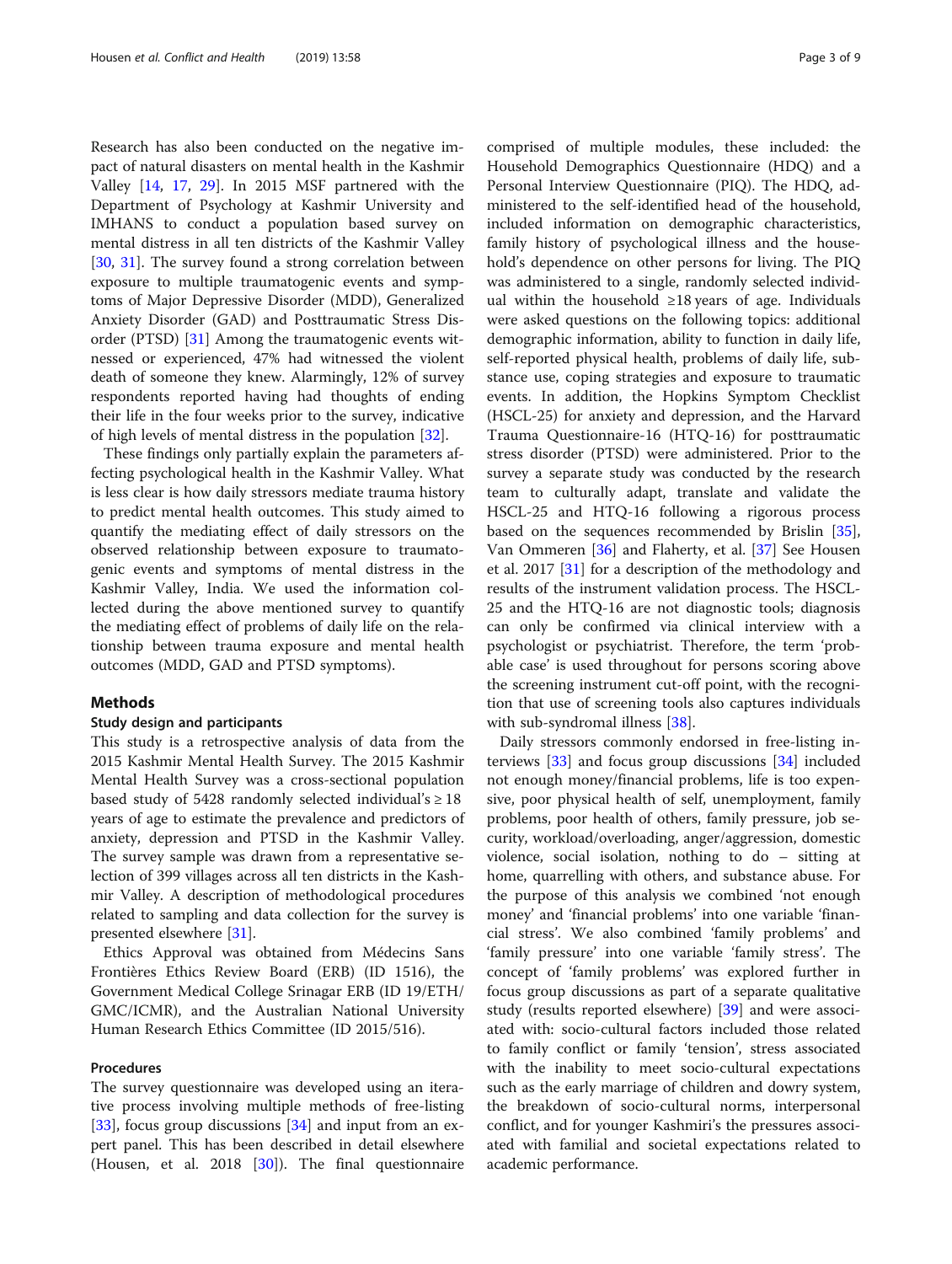The traumatic events checklist was adapted from the Life Events Checklist (LEC) [\[40](#page-7-0)] by an expert panel. The LEC traumatic events includes natural disasters, conflict related trauma, traumatic life experiences such as accidents and life threatening illness or injury, sexual trauma and death. Prior to the survey, a technical working group extended the section on conflict related trauma to include specific traumatogenic experiences relevant to the Kashmir Valley context, including crackdowns, frisking, interrogation with threats to life, torture, disappearance of friends or family, loss of property or belongings, forced separation from family members and direct combat exposure such as militant or military attacks. Respondents reported on one of four categories per event; 1. personally experienced this event, 2. witnessed this event happening to someone else, 3. know of someone this happened to, 4. don't know anyone this has happened to. In concordance with standard practice [[41\]](#page-7-0) the traumatogenic events responses were collapsed into a binary 'experienced and/or witnessed' or 'not experienced and/or witnessed'. The number of types of traumatogenic events experienced and/or witnessed was then calculated for each respondent.

The HSCL-25 [\[42](#page-7-0)] is composed of ten items designed to assess symptoms of anxiety and 15 items assessing symptoms of depression. Rating is via a four-point Likert scale with categories of response being: 'never or no', 'sometimes', 'often', or 'always'. Three scores are calculated from the responses; the depression score (the average of the 15 depression items), the anxiety score (the average of the ten anxiety items) and the total score (the average of all 25 items). Across various population groups, the total score has been shown to be highly correlated with severe emotional distress of an unspecified diagnosis [\[42](#page-7-0)]. Separately the anxiety items and depression items are consistent with the Diagnostic and Statistical Manual IV (DSM-IV) diagnosis of generalized anxiety disorder and major depressive disorder (MDD), respectively. The HTQ-16 [[42,](#page-7-0) [43](#page-7-0)], is the fourth section of a larger instrument which addresses 30 trauma symptoms derived from the DSM-IV criteria for PTSD. It is often used in isolation as a screening instrument for symptoms of PTSD. The checklist is comprised of 16 items rated on a four-point Likert scale, similar to the HSCL-25. The DSM-IV PTSD score is calculated from averaging the scores, with a higher score suggesting an increased probability of PTSD [[43\]](#page-7-0).

#### Statistical analysis

We conducted mediation analysis to assess the extent to which any one of the fourteen daily stressors mediated the effect of traumatic experiences on outcomes (anxiety, depression, and PTSD). To enable comparison with previous work  $[31]$  $[31]$  we adjusted for gender, age (in 3 categories), education, marital status and employment status. Figure [1](#page-4-0) provides an overview of the conceptualization of the mediation relationship.

A regression-based approach to testing for associations in mediation analysis is common [\[44\]](#page-7-0). Our approach used a continuous exposure, the number of types of traumatic events experienced. The outcome model used linear regression because the outcomes (scores on the HSCL25 and HTQ-16) are continuous. All analyses were carried out using Stata 15∙0 (Stata Corp 2017) using the medeff command of the mediation package [[45](#page-7-0)]. All statistical tests were two-sided. Due to the large number of models and effects tested, 95% confidence intervals and  $p < 0.05$  should be interpreted with caution with a view to the possibility of multiple comparisons leading to false positive results.

#### Results

The demographic characteristics of survey respondents have been described elsewhere [[31\]](#page-7-0). The majority of respondents were female, (64⋅6%,  $n = 3509$ ); overall mean age of respondents was 38.2 years (SD 15∙4 years) and 35∙1% (n = 1899) had received no education. Only 16∙3%  $(n = 886)$  were employed, and the majority of respondents (55⋅3%,  $n = 3000$ ) were undertaking 'home duties'. Table 1 provides the median scores and mean scores of the outcome variables; the HSCL-25 has been separated into the subscales for depression (15 items) and anxiety (10 items), and for the exposure variable; the median and mean number of reported number of traumatic events is provided.

Table [2](#page-4-0) presents the mediator variables alongside results of the mediation analysis, the percentage of the total effect of traumatogenic events on probable anxiety, probable depression and probable PTSD mediated by each mediator variable. Most mediators are statistically significant but the proportions of effect mediated are small in practical terms. The top three mediators of all three outcome measures of psychological distress were financial stress, poor physical health of self and family

Table 1 Median and Mean scores on the HSCL-25 and HTQ-16 (N = 5428), Kashmir Mental Health Survey, 2015

| Variable                  | Median (IQR)       | Mean (SD, 95% CI)      |
|---------------------------|--------------------|------------------------|
| Outcome variables         |                    |                        |
| HSCL- Anxiety subscale    | $1.5(1.2-1.9)$     | 1.50 (0.48, 1.48-1.52) |
| HSCL- Depression subscale | $1.53(1.2 - 1.93)$ | 1.58 (0.51, 1.56-1.60) |
| HTO-16-PTSD               | $1.5(1.19 - 1.88)$ | 1.55 (0.41, 1.52-1.57) |
| Exposure variable         |                    |                        |
| Traumatogenic Events      | $7(4-10)$          | 7.7 (4.0, 7.52-7.93)   |

HSCL = Hopkins Symptoms Check List, HTQ = Harvard Trauma Questionnaire, PTSD = Posttraumatic Stress Disorder, SD = Standard Deviation, IQR = Interquartile range, CI = Confidence Interval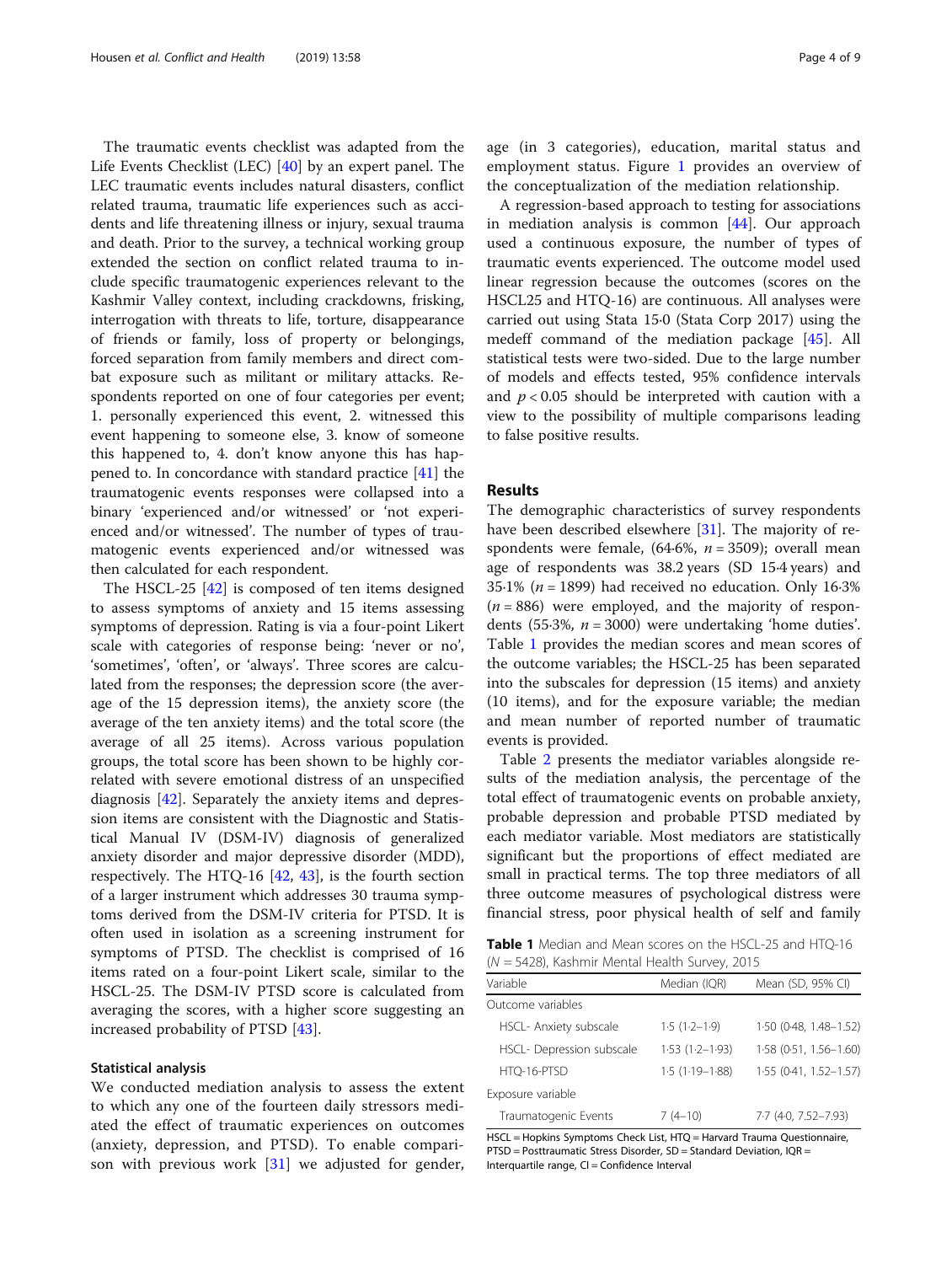<span id="page-4-0"></span>

stress with proportions mediated ranging from 3.6 to 11.3%.

The percent mediated was higher for probable anxiety and smaller for probable depression and PTSD but the same top three mediators are found. The proportion of the total effect of experiencing multiple types of traumatogenic events on symptoms of anxiety, depression and PTSD mediated by financial stress was 6∙8%, 6∙7% and 3∙6%, respectively. Family stress mediated 11.3%, 10.3 and 6.1% of the effect of experiencing multiple types of traumatogenic events on symptoms of anxiety, depression and PTSD, respectively. The proportion of the total effect of experiencing multiple types of traumatogenic events on symptoms of anxiety, depression and PTSD mediated by poor physical health of self was 10∙0, 7.2 and 4.0%, respectively.

The inclusion of covariates did not alter the overall results in terms of the importance of financial stress, poor

physical health of self and family stress (Additional file [1](#page-6-0): Table S1). A moderation effect of each potential mediator was also tested (results not shown). Potential moderating variables that were consistent across models and outcomes were 'unemployment' and 'job security'. However none of the effects were of sufficient practical significance to include here given the large number of models already reported.

#### **Discussion**

This study explored whether daily stressors mediated the association between exposure to traumatogenic events and mental health in a setting of protracted political conflict. This is the first analysis of its kind on representative data on adverse mental health outcomes across all ten districts of the Kashmir Valley. Our results demonstrate only a minor mediating effect of a few commonly mentioned daily stressors; financial stress, poor physical health of self, and family stress. Thus providing only limited support to Miller and Rasmussen's mediation model which suggests introducing daily stressors weakens the direct association between exposure to trauma and psychological distress [[2\]](#page-6-0).

In a prospective study conducted in Nepal comparing adverse mental health outcomes pre and post direct political violence, Kohrt et al. [\[46](#page-7-0)] demonstrated a doseresponse effect of the number of conflict traumatogenic events on anxiety which persisted even after controlling for stressful life events and household income. In

Table 2 Percent (0–100) of effect of multiple traumatogenic events on anxiety, depression and posttraumatic stress disorder mediated by daily stressors (95% CI), ordered by frequency of occurrence of daily stressor. Kashmir Mental Health Survey, 2015

|                                   | n(%)             | Probable Anxiety % mediated<br>$(95\%CI)$ | Probable Depression % mediated<br>$(95\%CI)$ | Probable PTSD % mediated<br>$(95\%CI)$ |
|-----------------------------------|------------------|-------------------------------------------|----------------------------------------------|----------------------------------------|
| Financial stress                  | 3150<br>(58.0)   | $6.8$ (6.0, 8.4)                          | 6.7(6.2, 7.7)                                | $3.6$ $(3.4, 4.0)$                     |
| Poor physical health of self      | 2342<br>(43.1)   | $10.0$ $(9.1, 12.0)$                      | $7.2$ (6.6, 8.2)                             | $4.0$ $(3.8, 4.4)$                     |
| Unemployment                      | 1437<br>(26.5)   | $0.3$ $(0.3, 0.4)$                        | $0.8$ $(0.8, 1.0)$                           | $0.6$ $(0.6, 0.7)$                     |
| Family stress                     | 1419<br>(26.1)   | 11.3 (10.3, 13.8)                         | $10.3$ (9.5, 11.9)                           | $6.1$ $(5.7, 6.7)$                     |
| Poor health of others             | 1148<br>$(21-1)$ | $2.4$ $(2.2, 3.0)$                        | $2.2$ $(2.1, 2.6)$                           | 1.4(1.3, 1.6)                          |
| Job security                      | 423 (7.8)        | $-0.2$ $(-0.2, -0.2)$                     | 1.0(0.9, 1.1)                                | 1.1(1.0, 1.2)                          |
| Workload                          | 368(6.8)         | 1.3(1.2, 1.6)                             | 1.0(1.0, 1.2)                                | $0.7$ $(0.7, 0.8)$                     |
| Anger/Aggression                  | 360(6.6)         | 1.6(1.5, 2.0)                             | 1.5(1.4, 1.7)                                | 1.2(1.1, 1.3)                          |
| Domestic Violence                 | 170(3.1)         | $2.7$ (2.4, 3.2)                          | $2.3$ $(2.1, 2.7)$                           | 1.1(1.1, 1.2)                          |
| Social isolation                  | 159 (2.9)        | $0.3$ $(0.2, 0.3)$                        | $0.3$ $(0.3, 0.4)$                           | $0.2$ $(0.2, 0.2)$                     |
| Nothing to do- sitting at<br>home | 149(2.7)         | $-0.03$ $(-0.04, -0.03)$                  | $-0.04$ ( $-0.04$ , $-0.03$ )                | $-0.02$ ( $-0.02$ , $-0.02$ )          |
| Quarrelling with others           | 114(2.1)         | 1.9(1.8, 2.3)                             | 1.1(1.0, 1.2)                                | 0.9(0.9, 1.0)                          |
| Substance abuse                   | 57 $(1-1)$       | $0.02$ $(0.02, 0.03)$                     | $0.2$ $(0.2, 0.2)$                           | $0.3$ $(0.3, 0.3)$                     |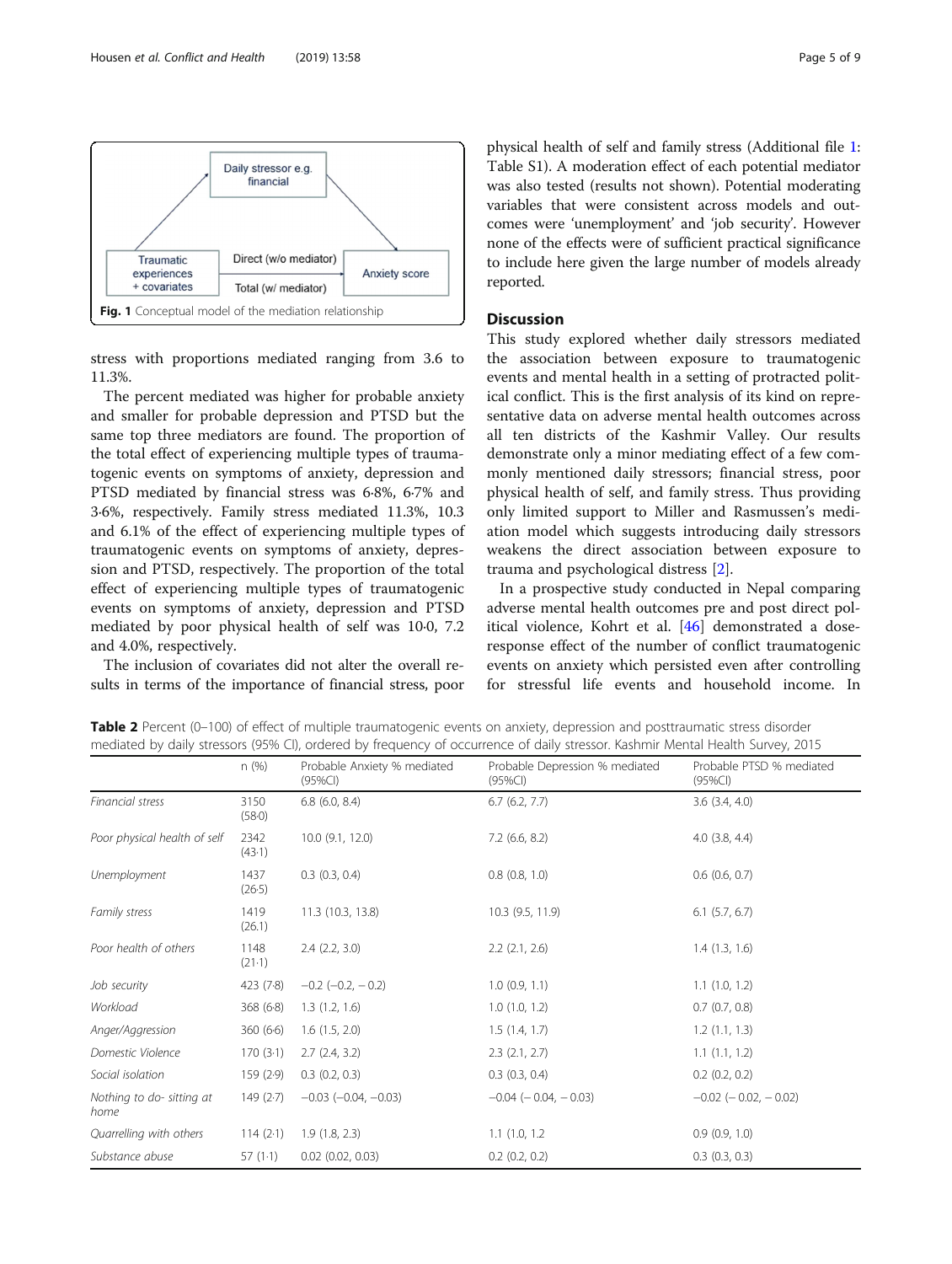contrast, depression was not associated with war trauma. The authors suggest that risk factors for mood disorders may be more influenced by factors associated with poverty, age and gender. In previous analysis [\[31](#page-7-0)] older age, lower levels of education and being divorced, widowed or separated were significantly associated with adverse mental health outcomes in the Kashmir Valley; this could proffer some explanation as to the minor mediating effect of daily stressors and may point to dimensions of vulnerability as more significant risk factors for adverse mental health outcomes. The protracted conflict in Kashmir has led to an increase in the number of vulnerable groups including widows, orphans, and disabled  $[47]$  $[47]$  $[47]$ . In addition, high rates of unemployment and reported increased substance use by Kashmiri youth increase vulnerability [[18](#page-7-0), [19](#page-7-0)]. The association between psychological distress and vulnerability has been well established, and shown to be associated not only with socioeconomic factors [\[48\]](#page-7-0) but also social exclusion mechanisms that are influenced by the conflict and redefined with the changing sociocultural landscape [[49](#page-7-0)]. If vulnerability were to be a significant risk factor associated with adverse mental health outcomes then underlying levels of psychological distress could lead to overinflated estimates of psychological distress associated with trauma and potentially mask the extent of mediating effects of daily stressors.

Protracted conflict provides periods of peace interspersed with periods of political violence and insecurity. A recognized protective factor for improving mental health outcomes in populations affected by political conflict is the re-establishment of safety and security in the immediate environment [[50,](#page-7-0) [51\]](#page-7-0). A large study conducted in Sri Lanka in 2009 found that persistent conditions of actual or perceived threat supported the genesis and maintenance of mental distress in the affected population [[50](#page-7-0)]. Similarly, Silove et al. [[51](#page-7-0)] reported an increase in post-traumatic stress disorder and severe distress related to recurrent violence in Timor-Leste. The continuation of violent flare-ups in the Kashmir Valley leave many in chronic heightened levels of stress, known locally as 'tension' or 'pareshani' due to the 'situation' or 'halat'. Stress associated with the fear of the next act of violence has been discussed by Batniji et al. [[52\]](#page-7-0) and the continual exposure to stressful circumstances has been shown to increase psychological distress [\[53](#page-7-0)]. This may offer some explanation to the minimal mediating effect of daily stressors on mental health outcomes in our study as in fact the continual stress of potential acts of violence overtakes that associated with daily stressors.

A pre-occupation with injustice was also demonstrated by Silove et al. [\[51\]](#page-7-0) to have a negative association with poor mental health outcomes. While we did not look at this relationship specifically in this study, a protracted history of human rights violations, lack of prosecution of perpetrators, a generalized community feeling of 'occupation' and impunity has been widely documented in the context of the Kashmir Valley both in the media and the literature [\[54](#page-7-0)–[58](#page-7-0)]. The potential impact of preoccupation with injustice on mental health outcomes in the Kashmir Valley should not be underestimated and is worthy of further exploration.

A legacy of the impact of impunity is the intergenerational transmission of trauma and collective trauma, neither have been well studied in the context of protracted conflict. Largely limited to studies of Indigenous populations with traumatic histories [[59](#page-7-0)] and families of Holocaust survivors [[60](#page-8-0)], intergenerational trauma refers to the transmission of trauma across generations within families and communities, while collective trauma refers to psychological reactions to trauma that affect an entire society. Reported signs of intergenerational trauma include higher suicide rates and increased substance use, both of which have been reported in Kashmiri youth [\[18\]](#page-7-0).

The main strengths of this study include the use of data derived from a large representative sample from all ten districts of the Kashmir Valley, the use of culturally adapted and validated tools to measure the outcome variables and the use of community-derived mediator variables. The use of the HSCL-25 allows for general cross-country comparisons, as it is a commonly used psychometric instrument in research in post-conflict settings.

Limitations of the study relate to the cross-sectional nature of the data and the interlinked nature of variables under analysis; socioeconomic variables such as education and employment, adverse mental health outcomes and exposure to traumatic life events prevents any assertion of causality. Although the dose-response association between the number of traumatogenic events experienced over a life-time and adverse mental health outcomes is well documented in the literature  $[61, 62]$  $[61, 62]$  $[61, 62]$  $[61, 62]$ , an additional limitation of this analysis was the equal weighting of traumatogenic events. Each type of traumatogenic event was counted as = 1 if it had been reported as experienced and/or witnessed; this approach did not recognize the relevance of heterogeneity in trauma exposure with the manifestation of symptoms of psychological distress. 'Human rights violations' have been shown to be predictors of PTSD, whereas 'deprivation' and 'threat to life' have been shown to be predictors of depression in older age [[63\]](#page-8-0). For a more indepth understanding of factors mediating the effect of trauma on adverse mental health outcomes in populations affected by political conflict a mixed-methods research design should be adopted where a qualitative and quantitative data are integrated to provide a more comprehensive understanding. A further limitation was that we tested mediators one at a time and did not pursue relationships between mediators. The small practical size of the mediating effects found, provides no evidence that the modelling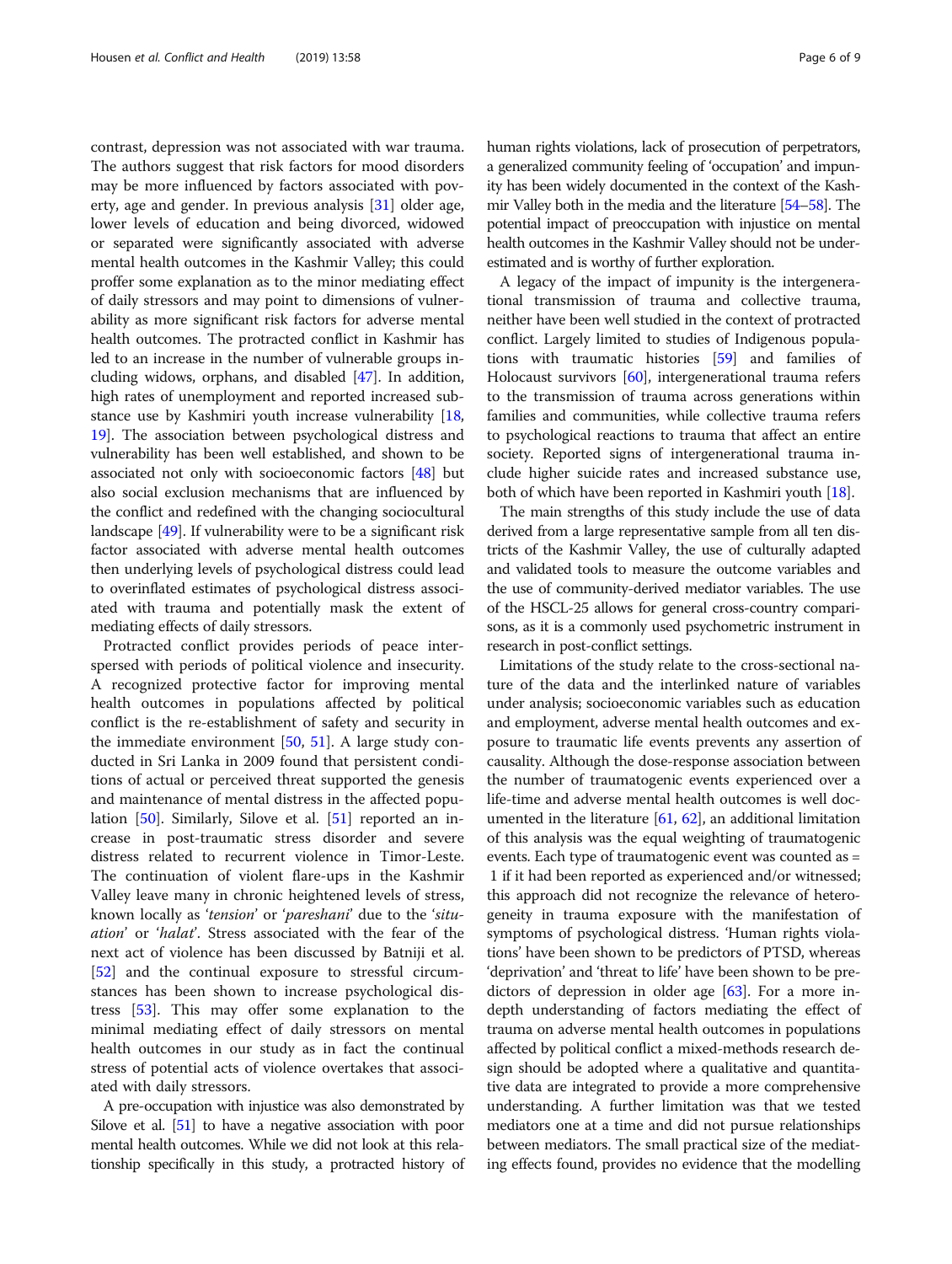<span id="page-6-0"></span>would be enhanced by investigating multiple mediators in one model. The cross-sectional nature of the data also precludes ordering of mediators in time.

This study and many of those cited therein highlight the complexity of understanding the dynamic and interrelated nature of factors contributing to adverse mental health outcomes in populations affected by political conflict. Causality will continue to elude those who study mental health using cross-sectional studies and will challenge those who adopt more robust study designs. However, in spite of differences in the selection of psychometric instruments and other data collection tools, sampling methodology, contexts and research findings, researchers in this space all agree on the importance of the recognition of a holistic and comprehensive approach to mental health programming in populations affected by both ongoing and past political conflict.

#### Conclusion

Mediation modelling has shown that amongst residents of the Kashmir Valley, financial stress, poor physical health of self and family stress were found to be the top three mediators of the relationship between multiple traumatogenic events and probable anxiety, depression and PTSD. However the percentages remain small, less than 14%. Our findings highlight that not only do we need to move beyond a trauma-focussed approach to addressing psychological distress in populations affected by protracted conflict but we must also move beyond focussing on daily stressors as explanatory mediators. Reestablishing safety and security, reducing vulnerability, strengthening the socio-economic environment and helping to rebuild socio-cultural practices must occur in combination if we are to mediate the impact of exposure of war-trauma on the psychology of affected populations. Other, less explored areas such as the impact of impunity, pre-occupation with injustice and intergenerational and collective trauma deserve greater focus in the context of protracted conflicts. This study adds to the empirical literature on the complexities of understanding psychological health in conflict-affected populations, in addition findings provide evidence for the targeting of mental health programs in the Kashmir Valley.

#### Supplementary information

Supplementary information accompanies this paper at [https://doi.org/10.](https://doi.org/10.1186/s13031-019-0245-6) [1186/s13031-019-0245-6.](https://doi.org/10.1186/s13031-019-0245-6)

Additional file 1: Table S1. Percent (0-100) of effect of multiple traumas, adjusted for gender, age, marital status and employment status, on Anxiety, Depression and PTSD mediated by daily stressors (95% CI), ordered by frequency of occurrence of daily stressor. Kashmir Mental Health Survey, 2015.

#### Abbreviations

AFSPA: Armed Forces Special Powers Act; CI: Confidence Interval; DSM-IV: Diagnostic and Statistical Manual IV; ERB: Ethics Review Board; HDQ: Household Demographics Questionnaire; HSCL-25: Hopkins Symptoms Checklist, 25 items; HTQ: Harvard Trauma Questionnaire; IMHANS: Institute of Mental Health and Neurosciences; IQR: Interquartile range; LEC: Life Events Checklist; MSF: Médecins Sans Frontières; OHCHR: Office of the United Nations High Commission for Human Rights; PIQ: Personal Interview Questionnaire; PSA: Public Safety Act; PTSD: Posttraumatic Stress Disorder; SD: Standard Deviation

#### Acknowledgements

We would like to thank all of those involved in this study and the Kashmir people for generously giving their time to be interviewed.

#### Authors' contributions

TH was the lead author and research lead for this study. She contributed to the study design, data collection, data analysis, interpretation, writing of the final report and this manuscript. AR conducted the statistical analysis and contributed to the writing of this manuscript. AL, GP and SS provided technical guidance on the study design, data interpretation and contributed to writing of the final report and this manuscript. HS and SA assisted in developing the questionnaire, the training of survey enumerators, coordinating the research team and interpreting the results. All authors approved the final submitted version of the manuscript.

#### Funding

This research was funded by Médecins Sans Frontières/Doctors Without Borders, India.

#### Availability of data and materials

Access to data can be provided on reasonable request to and approval from the Medical Director at Médecins Sans Frontières, Amsterdam the Netherlands.

#### Ethics approval and consent to participate

Ethics Approval was obtained from Médecins Sans Frontières Ethics Review Board (ERB) (ID 1516), the Government Medical College Srinagar ERB (ID 19/ ETH/GMC/ICMR), and the Australian National University Human Research Ethics Committee (ID 2015/516). Data included no personal identifiers.

#### Consent for publication

Not applicable.

#### Competing interests

All authors declare they have no competing interests.

#### Author details

<sup>1</sup>National Centre for Epidemiology and Population Health, Australian National University, cnr Mills and Eggleston Rd, Canberra, ACT 2600, Australia. 2 Médecins Sans Frontières, Plantage Middenlaan 14, 1018 Amsterdam, DD, Netherlands. <sup>3</sup>Radboud UMC, Nijmegen, The Netherlands. <sup>4</sup>Department of Psychology, University of Kashmir, Hazratbal, Srinagar, Jammu and Kashmir 190006, India. <sup>5</sup>Médecins Sans Frontières, Srinagar, Kashmir 190006, India.

#### Received: 1 July 2019 Accepted: 4 December 2019 Published online: 12 December 2019

#### References

- Miller KE, Kulkarni M. Beyond trauma-focused psychiatric epidemiology: bridging research and practice with war-affected populations. Am J Orthopsychiatry. 2006;76(4):409–22.
- 2. Miller KE, Rasmussen A. War exposure, daily stressors, and mental health in conflict and post-conflict settings: bridging the divide between traumafocused and psychosocial frameworks. Soc Sci Med. 2010;70(1):7–16.
- 3. Miller KE, Rasmussen A. War experiences, daily stressors and mental health five years on: elaborations and future directions. Intervention. 2014;12(1):33–42.
- 4. Rasmussen A, Nguyen L, Wilkinson J, et al. Rates and impact of trauma and current stressors among Darfuri refugees in eastern Chad. Am J Orthopsychiatry. 2010;80(2):227–36.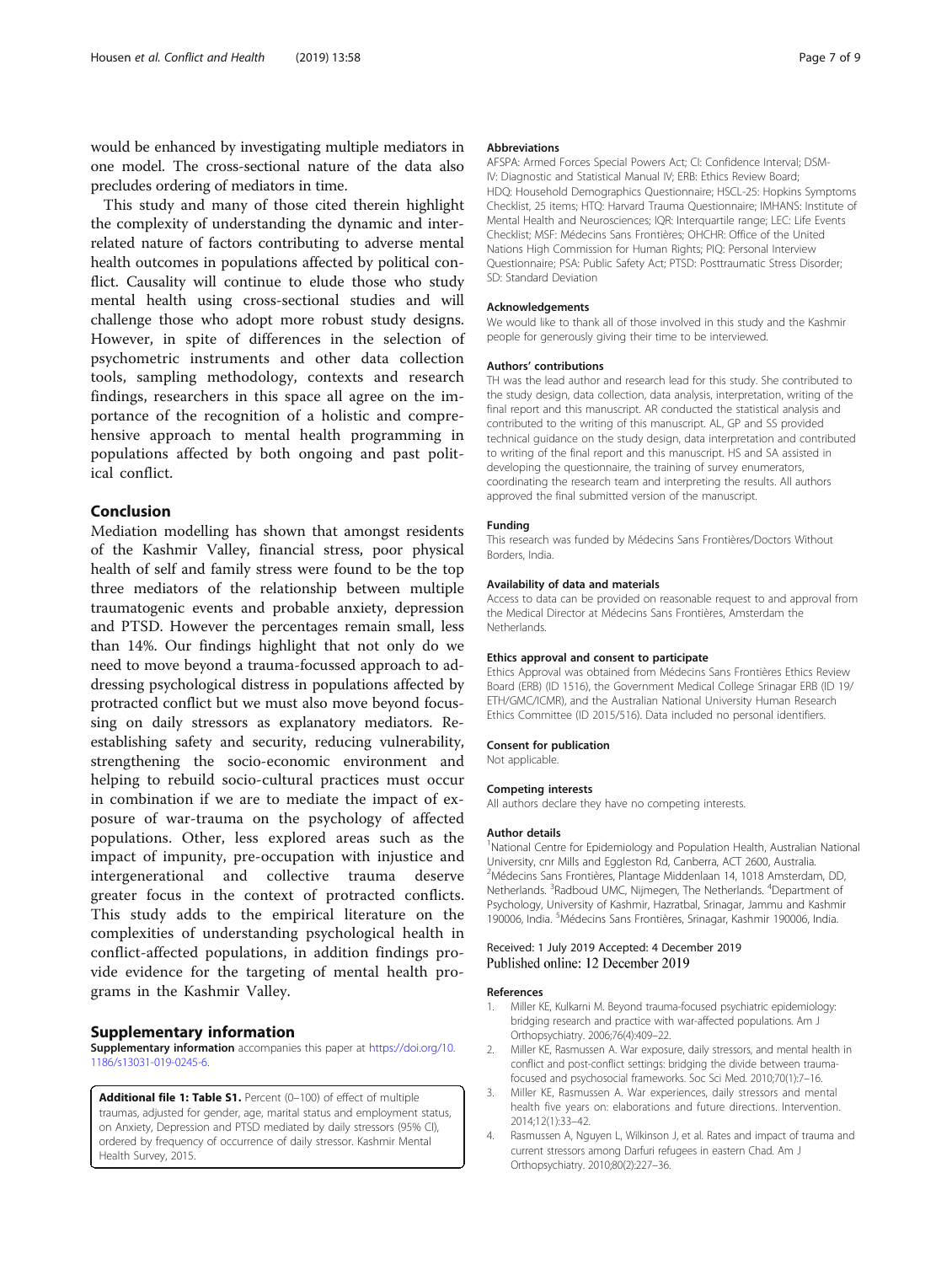- <span id="page-7-0"></span>5. Riley A, Varner A, Ventevogel P, Hasan TM. Daily stressors, trauma exposure, and mental health among stateless Rohingya refugees in Bangladesh. Transcultural Psychiatry. 2017;54(3):304–31.
- 6. Newnham EA, Pearson RM, Stein A, Betancourt TS. Youth mental health after civil war: the importance of daily stressors. Br J Psychiatry. 2015;206(2):116–21.
- 7. Kubiak SP. Trauma and cumulative adverstiy in women of disadvantatged social location. Am J Orthopsychiatry. 2005;75(4):451–65.
- 8. Shekhawat A. Conflict induced displacement: the Pandits of Kashmir. Mumbai: Centre for African Studies, University of Mumbai; 2007.
- 9. Metcaff BD, Metcaff TR. A concise history of modern India. 2nd ed. Cambridge: Cambridge University Press; 2006.
- 10. International Peoples Tribunal of Human Rights and Justine in Indian-Administered Kashmir. Structures of violence: The Indian state in Jammu and Kashmir. Srinagar: The International Peoples' Tribunal on Human Rights and Justice in Indian-Administered Kashmir (IPTK) and the Association of Parents of Disappeared Persons (APDP), 2015.
- 11. De Jong K, Ford N, Van de Kam S, et al. Conflict in the Indian Kashmir Valley I: exposure to violence. Confl Heal. 2008;2(10):1–7.
- 12. De Jong K, Van de Kam S, Ford N, et al. Conflict in the Indian Kashmir Valley II: psychosocial impact. Confl Heal. 2008;2(11):1–8.
- 13. United Nations High Comission for Human Rights. Report on the Situation of Human Rights in Kashmir: Developments in the Indian State of Jammu and Kashmir from June 2016 to April 2018, and General Human Rights Concerns in Azad Jammu and Kashmir and Gilgit-Baltistan: United Nations High Comission for Human Rights, 2019.
- 14. Chaada RK, Malhotra A, Kaw N, Singh J, Sethi H. Mental health problems following the 2005 earthquake in Kashmir: findings of community-run clinics. Prehospital Disaster Med. 2007;22(6):541–5.
- 15. Margoob AM, Firdosi MM, Banal R, et al. Community prevalence of adult post traumatic stress disorder in South Asia: experience from Kashmir. Jammu Kashmir Practitioner. 2006;13(1):S18–25.
- 16. Margoob AM, Khan AY, Firdosi MM, Ahmad SA, Shaukat T. One-year longitudinal study of snow storm disaster survivors in Kashmir. Jammu Kashmir Practitioner. 2006;13(1):S29–38.
- 17. Naeem F, Ayub M, Masood K, et al. Prevalence and psychosocial risk factors for PTSD: 18 months after Kashmir earthquake in Pakistan. J Affect Disord. 2011;130:268–74.
- 18. Mercy Corps. Youth entrepreneurship in Kashmir: challenges and opportunities. [https://www.mercycorps.org/research-resources/youth](https://www.mercycorps.org/research-resources/youth-entrepreneurship-kashmir-challenges-and-opportunities:)[entrepreneurship-kashmir-challenges-and-opportunities:](https://www.mercycorps.org/research-resources/youth-entrepreneurship-kashmir-challenges-and-opportunities:) Mercy Corp, 2011.
- 19. Government of Jammu & Kashmir. Economic Survey 2016 Srinagar: Government of Jammu & Kashmir, 2017.
- 20. World Health Organization. Improving health systems and services for mental health. Geneva: World Health Organization; 2009.
- 21. World Health Organization. Mental health action plan 2013–2020. Geneva: World Health Organization; 2013.
- 22. Patel V, Belkin GS, Chockalingam A, Cooper J, Saxena S, Unützer J. Grand challenges: integrating mental health services into priority health care platforms. PLoS Med. 2013;10(5):e1001448.
- 23. Cohen A, Eaton WW, Radtke B, et al. Three models of community mental health services in low-income countries. Int J Ment Heal Syst. 2011;5(3):1–10.
- 24. Murthy S. Mental health initiatives in India (1947-2010). National Med J India. 2011;24(2):26–35.
- 25. Goel DS. Why mental health services in low and middle income countries are under resourced, under performing: an Indian perspective. National Med J India. 2011;24(2):94–7.
- 26. Government of India. XIIth plan: district mental health plan. New Delhi: Policy Group DMHP; 2012.
- 27. Khan JI. Armed conflict: changing instruments and health outcomes, a study of urban households in Kashmir. Int J Physical Soc Sci. 2013;3(7):1–14.
- 28. Margoob AM, Ahmad SA. Communicty prevalence of adult post traumatic stress disorder in South Asia: experience from Kashmir. Jammu Kashmir Practitioner. 2006;13(1):S18–25.
- 29. Ayub M, Poongan I, Massod K, et al. Psychological morbidity in children 18 months after Kashmir earthquake of 2005. Child Psychiatry Human Development. 2012;43:323–36.
- 30. Housen T, Lenglet A, Ariti C, et al. Validation of mental health screening instruments in the Kashmir Valley, India. Transcultural Psychiatry. 2018;55(3):361–83.
- 31. Housen T, Lenglet A, Ariti C, et al. Prevalence of anxiety, depression and post-traumatic stress disorder in the Kashmir Valley. BMJ Glob Health. 2017; 2(4):e000419.
- 32. Médecins Sans Frontières. Looking forward: Kashmir mental health survey 2015, final report. New Delhi: Médecins Sans Frontières, 2015.
- 33. Quinlan MB. The Freelisting method. In: Liamputtong P, editor. Handbook of research methods in health social sciences. Singapore: Springer; 2017.
- 34. Hennick MM. Cross-cultural focus group discussions. In: Barbour R, Morgan D, editors. A new era in focus group research. London: Palgrave Macmillan; 2017.
- 35. Brislin RW. Back-translation for cross-cultural research. J Cross-Cult Psychol. 1970;1(3):185–216.
- 36. Van Ommeren M. Validity issues in transcultural epidemiology. Br J Psychiatry. 2003;182:376–8.
- 37. Flaherty JA, Gaviria FM, Pathak D, Mitchell T, Wintrob R, Richmond JA. Developing instruments for cross-culural psychiatric research. J Nerv Ment Dis. 1998;176(5):257–63.
- 38. Pignone M, Gaynes BN, Rushton JL, et al. Screening for depression: systematic evidence review. Research Triangle Institute: University of North Carolina; 2002.
- Housen T, Ara S, Shah A, Shah S, Lenglet A, Pintaldi G, Ti DTD. Understanding psychological distress in the ten districts of the Kashmir Valley and community mental health service needs. under rev. 2019.
- 40. Weathers FW, Blake DD, Schnurr PP, Kaloupek DG, Marx BP, Keane T. The life events checklist for DSM-5(LEC-5). National Center for PTSD. 2013.
- 41. Ibrahim H, Ertl V, Catani C, Ismail AA, Nueuner F. The validity of posttraumatic stress disorder checklist for DSM-5 (PCL-5) as screening instrument with Kurdish and Arab displaced populations living in the Kurdistan region of Iraq. BMC Psychiatry. 2018;18(259):1–8.
- 42. Mollica RF, McDonald L, Massagli M, Silove D. Measuring trauma, measuring torture: instructions and guidance on the utilization of the Harvard program in refugee Traumas' versions of the Hopkins symptoms Checklist-25 (HSCL-25) and the Harvard trauma questionnaire (HTQ). Cambridge: Harvard Program in Refugee Trauma; 2004.
- 43. Mollica RF, Capsi-Yavin Y, Bollini P, Truong T, Svang T, James L. The Harvard trauma questionnaire: validating a cross-cultural instrument for measuring torture, trauma, and posttraumatic stress disorder in Indochinese refugees. J Nerv Ment Dis. 1992;180(2):111–6.
- 44. Makinnon DP, Lockwood CM, Hoffman JM, West SG, Sheets V. A comparison of methods to test mediation and other intervening variable effects. Psychol Methods. 2002;7:83–104.
- 45. Hicks R, Tingley D. Cuasal mediation analysis. Stata J. 2011;11:605–19.
- Kohrt BA, Hruschka DJ, Worthman CM, et al. Political violence and mental health in Nepal: a prospective study. Br J Psychiatry. 2012;201(4):268–75.
- 47. Nazir T, Nazir S, Bhat BA. Problems of widows and half-widows in rural areas of Kashmir Valley. Pakistan Journal of Women's Studies. 2012;19(2):151–66.
- 48. Patel V, Kleinman A. Poverty and common mental disorders in developing countries. Bull World Health Organ. 2003;81(8):609–15.
- 49. Trani J, Bakhshi P. Vulnerability and mental health in Afghanistan: looking beyond war exposure. Transcultural Psychiatry. 2013;50(1):108–39.
- 50. Jayasuriya D, Jayasuriya R, Tay AK, Silove D. Associations of mental distress with residency in conflict zones, ethnic minority status, and potentially modifiable social factors following conflict in Sri Lanka: a nationwide crosssectional study. Lancet. 2016;3(2):145–53.
- 51. Silove D, Liddell B, Rees S, et al. Effects of recurrent violence on posttraumatic stress disorder and severe distress in conflict-affected Timor-Leste: a 6-year longitudinal study. Lancet Global Health. 2014;2(5):e293–300.
- 52. Batniji R, Rabaia Y, Nguyen-Gillham V, et al. Health as human security in the occupied Palestinian territory. Lancet. 2009;373(9669):1133–43.
- 53. Schneiderman N, Ironson G, Siegel S. Stress and health: psychological, behavioural, and biological determinants. Annu Rev Clin Psychol. 2005;1:607–28.
- 54. Commissioner OotUNH, for human rights. Update of the situation of human rights in Indian-administered Kashmir and Pakistan-administered Kashmir from may 2018 to April 2019. Geneva: Office of the United Nations High Commissioner for Human Rights, 2019.
- 55. Human Rights Watch. Everyone Lives in Fear. In: Patterns of Impunity in Jammu and Kashmir. New York: Human Rights Watch; 2006.
- 56. Human Rights Watch. With friends like these: Human rights violations in Azad Kashmir. Human Rights Watch Reports. 2006;18(12).
- 57. Duschinski H, Hoffman B. Everyday violence, institutional denial and struggles for justice in Kashmir. Race & Class. 2011;52(4):44–70.
- 58. Hanif S, Ullah I. War trauma, collective memory, and cultural productions in conflict zones: Kashmir in focus. SAGE Open. 2018;8(3).
- 59. Aguiar W, Halseth R. Aboriginal peoples and historical trauma: the process of intergenerational transmission. National Collaborating Centre for Aboriginal Health: British Columbia; 2015.